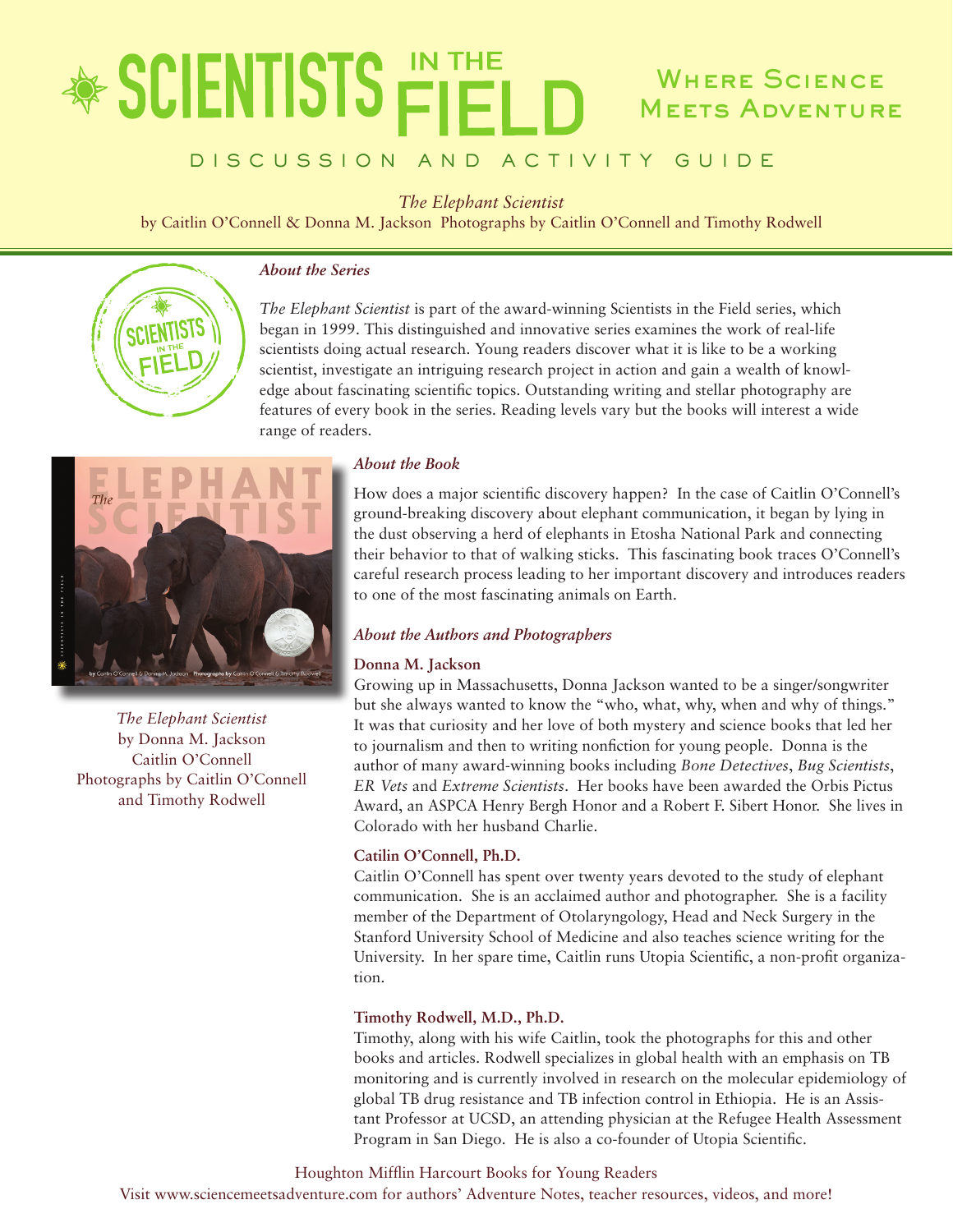## *Pre-Reading Activities:*

Pick a few students and give them a message to deliver to the entire class. However, the students who have to deliver the message may not speak or write. How do the students attempt to convey the message? How does communication work? Discuss.

Find several pictures of mothers and babies (human and animal, but several pictures of each species pair) and split the pictures so that the mothers are not with their baby. Have students match the babies with the correct mother. How do we recognize other creatures? How important are senses other than sight to this process? The goal of this question is to show students our human limitations.

Put several different plush animals or rubber animals in a pile. Blind fold a student and have the student identify and sort the animals.

## *Discussion Questions:*

Young male elephants are sometimes filled with testosterone and too aggressive. The oldest female elephant in the herd is in charge of making the most important decisions. Is this a model that only works in the animal world or is it a useful model for humans to consider?

Both carnivores and herbivores form herds or operate mostly in isolation. Can you find examples of animals that are carnivores and herbivores forming cooperative groups or operating in a solitary manner? What are the advantages for an herbivore to operate primarily in isolation? Why would carnivores form a group? What are the advantages and disadvantages of groups? Of operating in isolation?

Elephants eat between 250 and 450 pounds of food each day. They drink up to 50 gallons of water each day. They destroy farmers' crops. They destroy trees and other vegetation making it difficult for both humans and other animals. Our largest land mammal requires a lot of territory. Considering the population explosion in both Africa and Asia, does our planet have enough room for elephants?

Your curriculum guide authors are extremely surprised to learn about the sensitivity of an elephant's foot and skin.

How important are the littlest toe of a human? What about an earlobe? How does something like a little toe or an earlobe factor into our daily life (or do they)?

How many different ways do we communicate to others that do not involve speaking? Can you think of examples in which our vocal communications both match and do not match our own body language?

## *Applying and Extending Our Knowledge:*

On page 17 we learn that the Asian elephant is divided into four subspecies: Indian, Sri Lankan, Sumatran, and Borneo. The African elephant consists of two subspecies: the African savannah or bush elephant and the African forest elephant.

- Prepare a poster or an online presentation distinguishing African from Asian elephants and then showing the distinguishing features of the two African elephants and the four Asian elephants.
- Prepare a map showing the ranges of the elephant subspecies. How many elephants live in each area?
- Are there differences in habitat, diet, behavior, etc. of the different elephant subspecies?
- Read Kipling's story, "The Elephant's Child." Discuss the various uses of the trunk and then have students write their own story of an elephant's trunk.
- Elephant skin is very sensitive. The folds in the skin help keep the elephant cool by trapping water. Soak two shirts in water. Take both of them out into the sun to dry. Leave one stretched out flat with no wrinkles. Leave the other one wadded up. Check the shirts in fifteen-minute increments until the class period is over or until the shirts are dry. Note the differences in the times that it takes the shirts to dry.

## Common Core Connections

CCSS.ELA-Literacy.RH.6-8.7 Integrate visual information (e.g., in charts, graphs, photographs, videos, or maps) with other information in print and digital texts.

CCSS.ELA-Literacy.RST.6-8.3 Follow precisely a multistep procedure when carrying out experiments, taking measurements, or performing technical tasks.

## Houghton Mifflin Harcourt Books for Young Readers Visit www.sciencemeetsadventure.com for authors' Adventure Notes, teacher resources, videos, and more!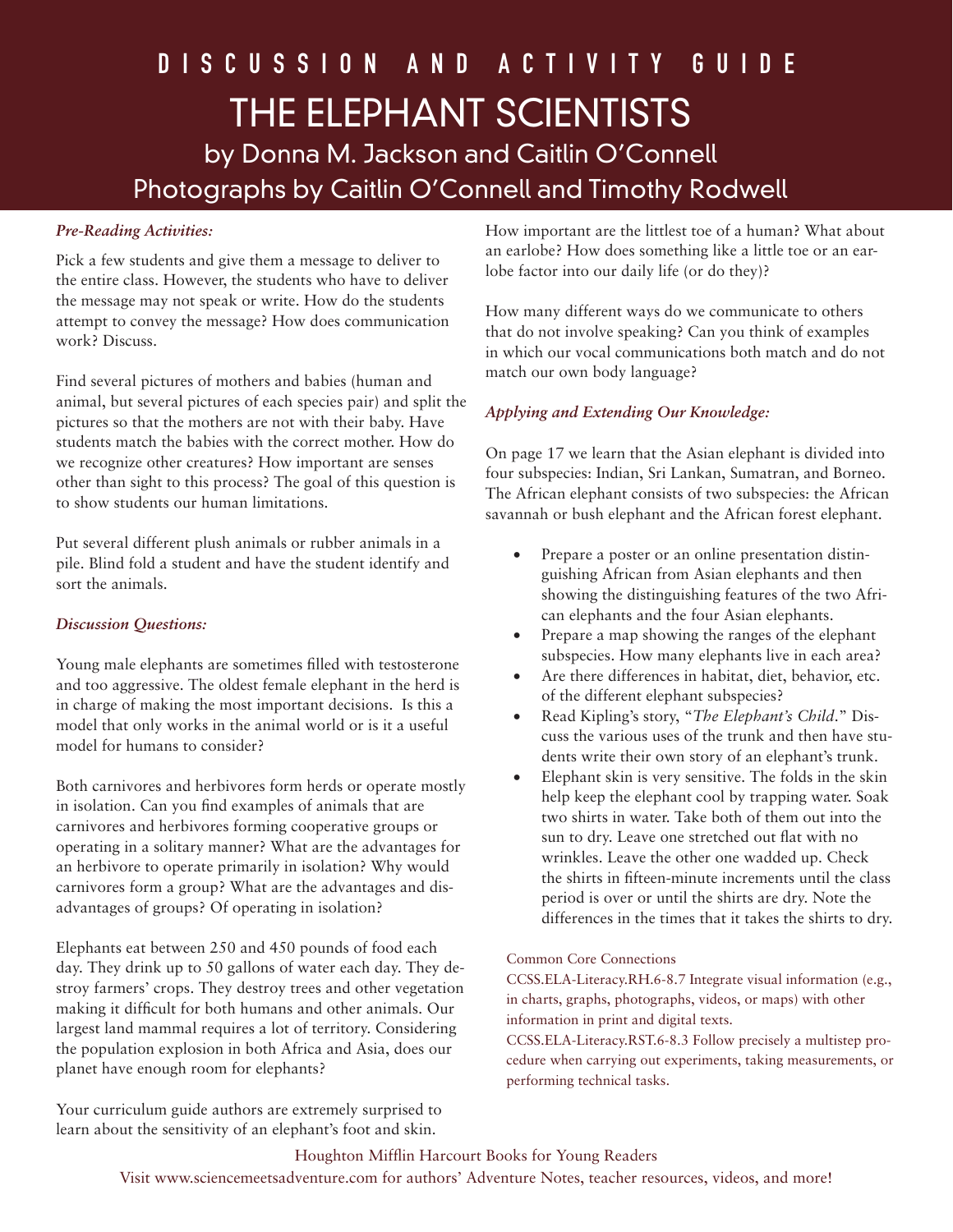CCSS.ELA-Literacy.SL.7.5 Include multimedia components and visual displays in presentations to clarify claims and findings and emphasize salient points.

On page 51 we read, "Another way elephants detect vibrations is through a pathway from the toe bones to their middle ears. '*With bone conduction, the toes of the listening elephant pick up the vibrations, which travel up the legs and into the skull and middle ear,*' explains Caitlin. '*These vibrations shake the middle ear bones—just as an airborne sound would—and the message is sent to the inner ear and on to the brain. Humans can also hear sounds through bone conduction*,' she says."

- Have pairs of students hold opposite ends of a rope tightly. One student is blind folded. The other student will need to signal to the blind folded student when he or she needs to shout for joy, when he needs to say it is time to eat, and when he or she needs to drop the rope because danger is approaching. The blindfolded student will need to correctly respond to the rope vibrations consistently. Students may not speak except that the person delivering the code through the rope may only say, "NO," when his or her partner responds incorrectly. This activity is designed to give students an approximation of learning by feeling (rope vibration). Students are trying to develop a code without using speech (except for the word, "no"), relying primarily on the different feelings in how the rope is moved by the partner. For fun, try doing this as a relay race. Two teams. Half of each team is on the blindfolded side, half on the code giver side. When your partner correctly identifies the code, you trade sides.
- Develop a foot tapping code for several students' names—can you develop one for every student—and send these students out of the room. Have them come in only when they hear their code tapped. Invent other foot tapping codes.
- Try doing a similar code with tuning forks.
- The quote above ends with the suggestion that students place their fingers in their ears and listen to your voice amplified by your skull. Place your hands over your ears and talk or hum!

## Common Core Connections

CCSS.ELA-Literacy.RH.6-8.7 Integrate visual information (e.g., in charts, graphs, photographs, videos, or maps) with other information in print and digital texts.

CCSS.ELA-Literacy.RST.6-8.3 Follow precisely a multistep procedure when carrying out experiments, taking measurements, or performing technical tasks.

On page 50 we see one of the pages in Greg's Elephant ID book, including one in which the ears of a specific elephant are drawn. In addition to distinguishing Asian elephants from African elephants by their ears, individual ear characteristics are used to identify specific individuals.

- Take close up pictures of each ear of each class member. Make sure to identify the ears with a letter or number code. Make sure to have an answer key for which ear belongs to which student. Make a slide show (or print out pictures) of all of the ears. Make sure the slide show has the ears placed in a random order. Hand students a class list. Go through the ear photos and have the students assign the code letter or number for that ear to one of the students in the class. Ideally, when the slide show is through, each student should have two letters assigned to their name. Go through the slides again, but this time do the activity as a whole class activity or in groups. Then show the two ears that belong together and the name of the student. Compare the results for doing the activity alone and in groups. Is this easier or harder with humans than with elephants?
- Do this activity again, but insert ears that do NOT belong to anyone in the class.
- Do a variation of this activity but use footprints (barefoot).

#### Common Core Connections

CCSS.ELA-Literacy.RH.6-8.7 Integrate visual information (e.g., in charts, graphs, photographs, videos, or maps) with other information in print and digital texts.

CCSS.ELA-Literacy.RST.6-8.3 Follow precisely a multistep procedure when carrying out experiments, taking measurements, or performing technical tasks.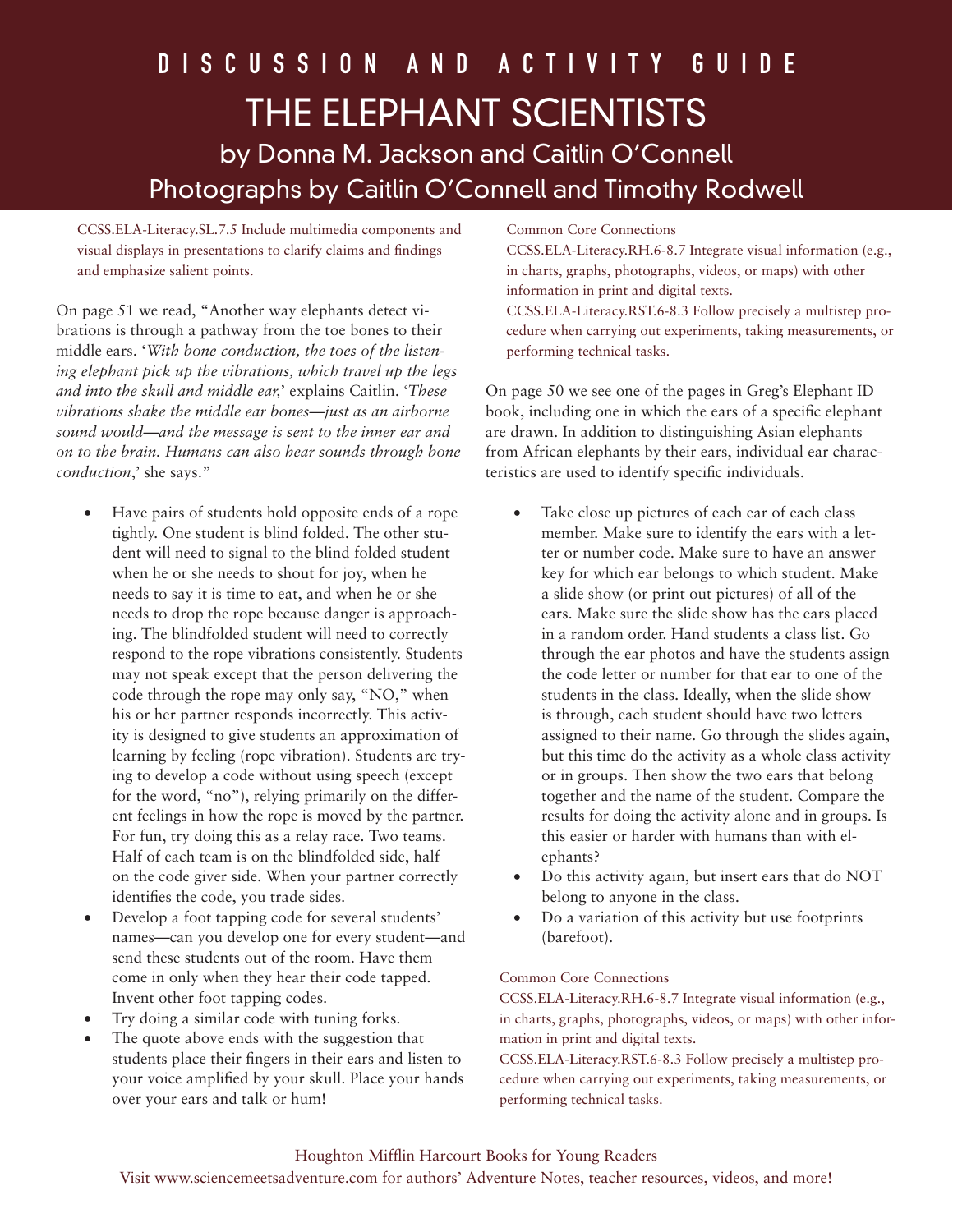Our primary method of communication is with language, with words. When we are communicating in print or electronically, we lose much of the communication packet that is transmitted by visual clues (primarily). We do not have body language to help interpret the emotional core of the message. Elephants feel messages with their trunks and with their feet.

- • Have students select a piece of instrumental (no lyrics) music that brings to mind elephants (if possible). Play the piece and then write the words that the music suggests.
- Use the music from above to create a dance or a skit that includes elephants communicating with other elephants and receiving messages through their feet.

## Common Core Connections

CCSS.ELA-Literacy.SL.6.5 Include multimedia components (e.g., graphics, images, music, sound) and visual displays in presentations to clarify information.

As mentioned above, elephants consume up to 450 pounds of food and up to 50 gallons of water each day. On pages 52 and 53 we see seven bull elephants. Use this group for the activities below.

- Let's assume that each elephant consumes 350 pounds of food every day and drinks 40 gallons of water every day. Research the diet of these elephants and figure out how much food is consumed in a year of the various items the elephant consumes. How many plants will these seven elephants consume? How much land will it take to grow these plants?
- Do research on how long it takes these plants to regenerate and grow to the size in which the elephants can eat them again. What do these numbers suggest?
- Look at the geographic range of these elephants and the number of elephants listed as living in this range with these seven elephants. Calculate how much food and water all of the elephants will consume in a year. Do this calculation using the low end of consumption (250 pounds of food) and the high end (450 pounds). Is the area large enough to support the current population size of the elephants?
- Find information on the amount of water households in this area use each day. Research the average rainfall and the water table in this area. What does the research suggest in terms of the viability of elephants in this area?
- Look back at the discussion question about whether our planet has enough room for elephants and people and suggest ways to allow both elephants and people to coexist. What steps are necessary to insure the survival of elephants? What sacrifices will people need to make?
- Now look at these food and water numbers and put them in terms of human consumption. How much of each food in a typical day would one need to consume to eat as much as an elephant? How much of your normal liquids would you need to drink to drink as much as an elephant?
- • Look at the elephant food and water consumption and compare that with some other animal, say, a rabbit. How many rabbits equal the food and drink consumption of one elephant? How many rabbits equal all seven? Divide the class into groups and have each group pick animals of varying sizes for this comparison.
- Research how much dung an elephant excretes as a percentage of the food it eats each day. How much dung will these seven elephants excrete in one year? To shorten the time of this activity, you may suggest that an elephant will excrete about 55% of the food it consumes.HoHowHo

## Common Core Connection

CCSS.ELA-Literacy.RH.6-8.7 Integrate visual information (e.g., in charts, graphs, photographs, videos, or maps) with other information in print and digital texts.

CCSS.ELA-Literacy.RST.6-8.3 Follow precisely a multistep procedure when carrying out experiments, taking measurements, or performing technical tasks.

On page 57 we read, "'*Bull elephants behavior is fascinating*,' says Caitlin. '*It's almost haunting how their social dynamics mirror ours in the way they form all-male groups similar to fraternities—and engage in ritualized fighting, similar to wrestling matches.*'"